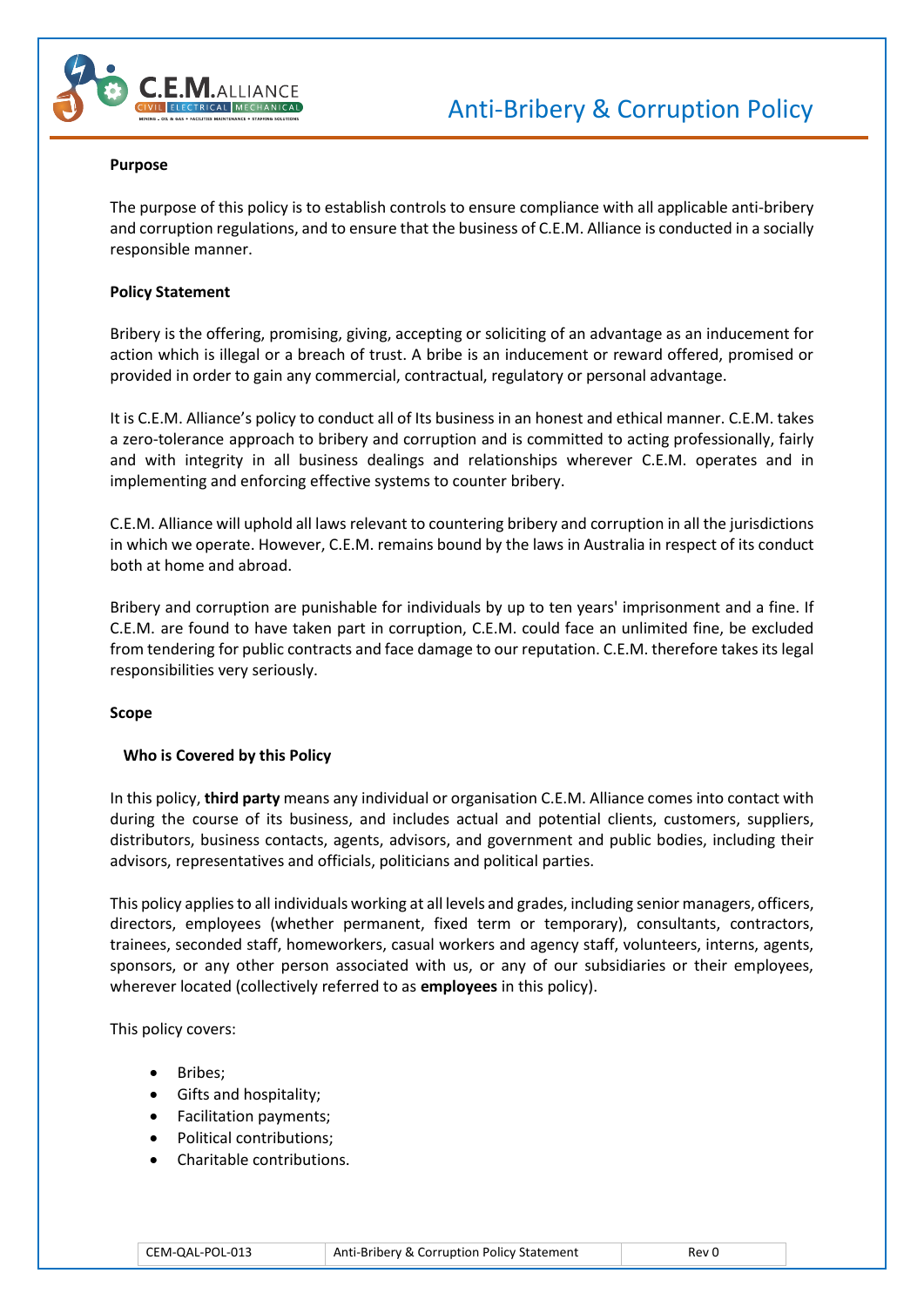

# **Bribes**

Employees must not engage in any form of bribery, either directly or through any third party (such as an agent or distributor). Specifically, employees must not bribe a foreign public official anywhere in the world.

# **Gifts and Hospitality**

Employees must not offer or give any gift or hospitality:

- Which could be regarded as illegal or improper, or which violates the recipient's policies; or
- To any public employee or government officials or representatives, or politicians or political parties; or
- Which exceeds \$100 in value for each individual gift or \$500 in value for each hospitality event (not to exceed a total value of \$1000 in any financial year), unless approved in writing by the employee's manager.

Employees may not accept any gift or hospitality from our business partners if:

- It exceeds \$100 in value for each individual gift or \$500 in value for each hospitality event (not to exceed a total of \$1000 in any financial year), unless approved in writing by the employee's manager; or
- It is in cash; or
- There is any suggestion that a return favour will be expected or implied.

Where a manager's approval is required above, if the manager is below Director level then approval must be sought from an appropriate Director.

If it is not appropriate to decline the offer of a gift, the gift may be accepted, provided it is then declared to the employee's manager and donated to charity.

C.E.M. Alliance appreciates that the practice of giving business gifts varies between countries and regions and what may be normal and acceptable in one region may not be in another. The test to be applied is whether in all the circumstances the gift or hospitality is reasonable and justifiable. The intention behind the gift should always be considered.

Within these parameters, local management may define specific guidelines and policies to reflect local professional and industry standards. Where this policy requires written approval to be given, a Company Manager shall put in place a process to maintain a register of all such approvals.

## **Facilitation Payments and Kickbacks**

Facilitation payments are a form of bribery made for the purpose of expediting or facilitating the performance of a public official for a routine governmental action, and not to obtain or retain business or any improper business advantage. Facilitation payments tend to be demanded by low level officials to obtain a level of service which one would not normally be entitled to.

C.E.M. Alliance's strict policy is that facilitation payments must not be paid. C.E.M. recognises however, that its employees may be faced with situations where there is a risk to the personal security of an employee or his/her family and where a facilitation payment is unavoidable, in which case the

| CEM-QAL-POL-013 | Anti-Bribery & Corruption Policy Statement | Rev 0 |
|-----------------|--------------------------------------------|-------|
|-----------------|--------------------------------------------|-------|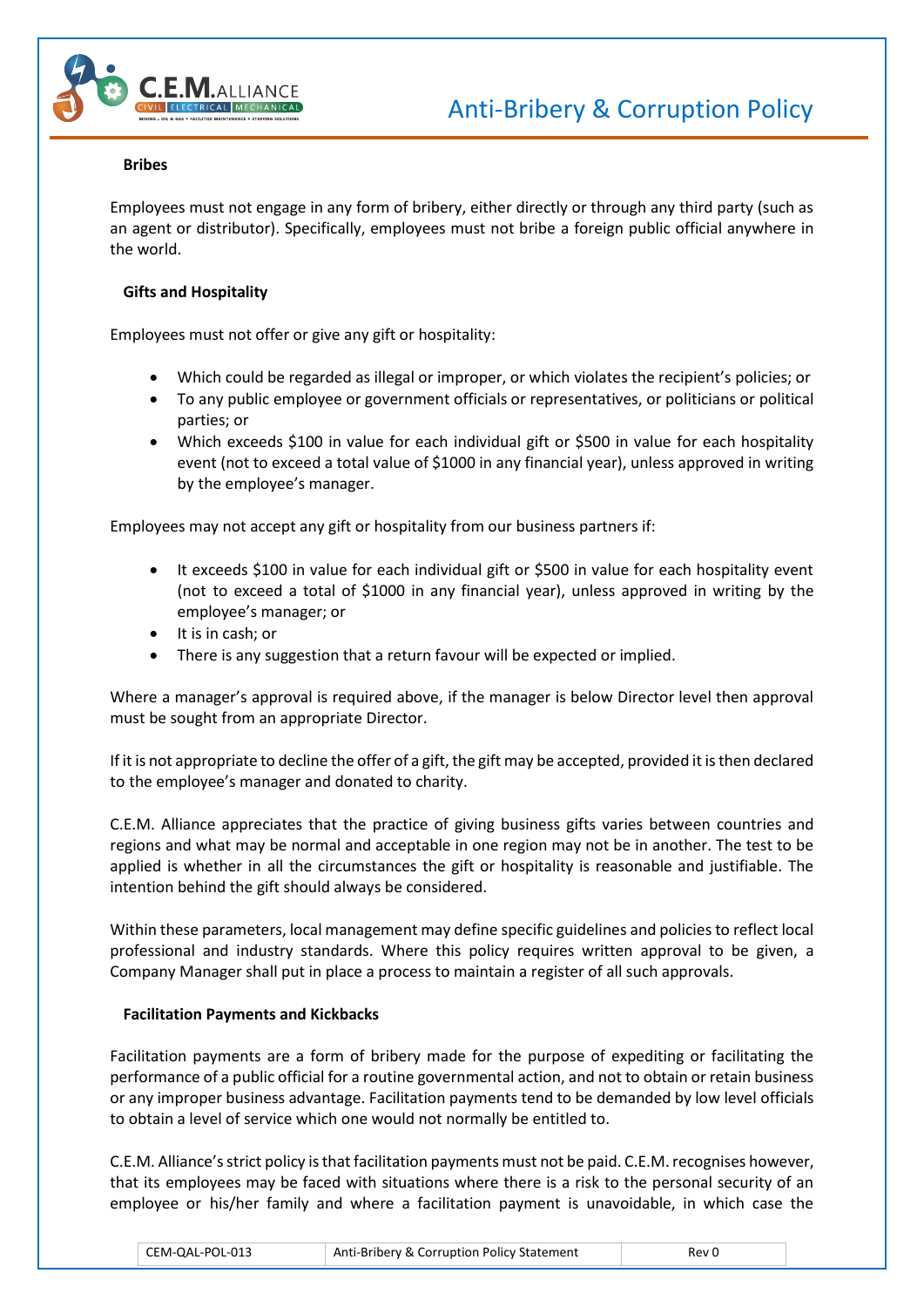



following steps must be taken:

- Keep any amount to the minimum;
- Create a record concerning the payment; and
- Report it to your Line Manager.

In order to achieve our aim of not making any facilitation payments, each business of the Company will keep a record of all payments made, which must be reported to a Company Manager, in order to evaluate the business risk and to develop a strategy to minimise such payments in the future.

## **Political Contributions**

C.E.M. Alliance does not make donations, whether in cash or kind, in support of any political parties or candidates, as this can be perceived as an attempt to gain an improper business advantage.

## **Charitable Contributions**

Charitable support and donations are acceptable (and indeed are encouraged), whether of in-kind services, knowledge, time, or direct financial contributions. However, employees must be careful to ensure that charitable contributions are not used as a scheme to conceal bribery. We only make charitable donations that are legal and ethical under local laws and practices. No donation must be offered or made without the prior approval of manager.

All charitable contributions should be publicly disclosed.

## **Your Responsibilities**

You must ensure that you read, understand and comply with this policy.

The prevention, detection and reporting of bribery and other forms of corruption are the responsibility of all those working for C.E.M. or under C.E.M's control. All employees are required to avoid any activity that might lead to, or suggest, a breach of this policy.

You must notify your Supervisor **OR** a Company Manager as soon as possible if you believe or suspect that a conflict with or breach of this policy has occurred or may occur in the future.

Any employee who breaches this policy will face disciplinary action, which could result in dismissal for gross misconduct. C.E.M. Alliance reserves its right to terminate our contractual relationship with other workers if they breach this policy.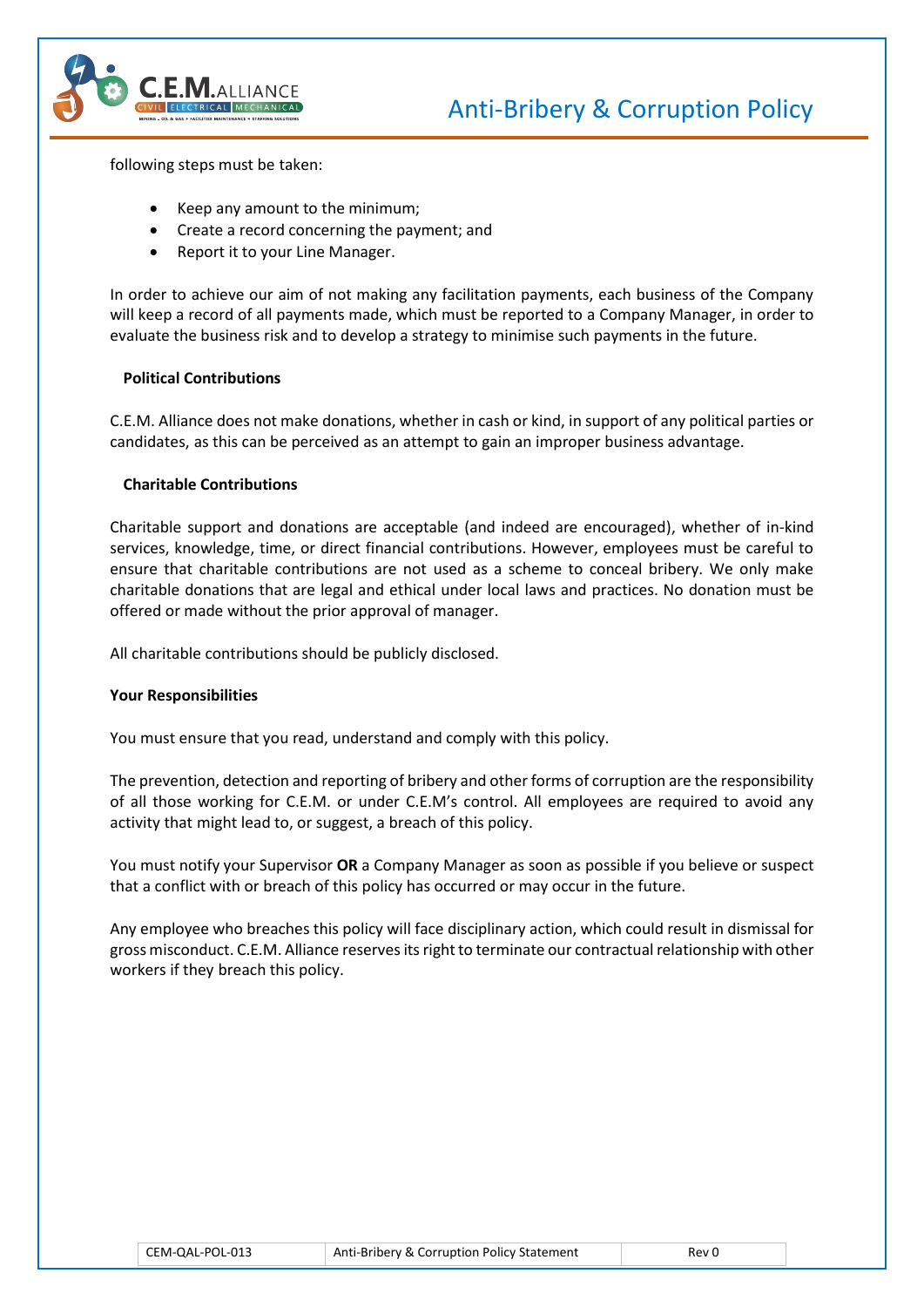

#### **Record-Keeping**

C.E.M. Alliance must keep financial records and have appropriate internal controls in place which will evidence the business reason for making payments to third parties.

You must declare and keep a written record of all hospitality or gifts accepted or offered, which will be subject to managerial review.

You must ensure all expense claims relating to hospitality, gifts or expenses incurred to third parties are submitted and specifically records the reason for the expenditure.

All accounts, invoices, memoranda and other documents and records relating to dealings with third parties, such as clients, suppliers and business contacts, should be prepared and maintained with strict accuracy and completeness. No accounts must be kept "off-book" to facilitate or conceal improper payments.

#### **How to Raise a Concern**

You are encouraged to raise concerns about any issue or suspicion of malpractice at the earliest possible stage. If you are unsure whether a particular act constitutes bribery or corruption, or if you have any other queries or concerns, these should be raised with your Line Supervisor **OR** a Company Manager.

#### **What to do if You are a Victim of Bribery or Corruption**

It is important that you tell a Company Manager as soon as possible if you are offered a bribe by a third party, are asked to make one, suspect that this may happen in the future, or believe that you are a victim of another form of unlawful activity.

#### **Protection**

Employees who refuse to accept or offer a bribe, or those who raise concerns or report another's wrongdoing, are sometimes worried about possible repercussions. C.E.M. aim to encourage openness and will support anyone who raises genuine concerns in good faith under this policy, even if they turn out to be mistaken.

C.E.M. Alliance are committed to ensuring no one suffers any detrimental treatment as a result of refusing to take part in bribery or corruption, or because of reporting in good faith their suspicion that an actual or potential bribery or other corruption offence has taken place or may take place in the future. Detrimental treatment includes dismissal, disciplinary action, threats or other unfavourable treatment connected with raising a concern. If you believe that you have suffered any such treatment, you should inform a Company Manager immediately. If the matter is not remedied, and you are an employee, you should raise it formally using the company's Grievance and Dispute Procedure.